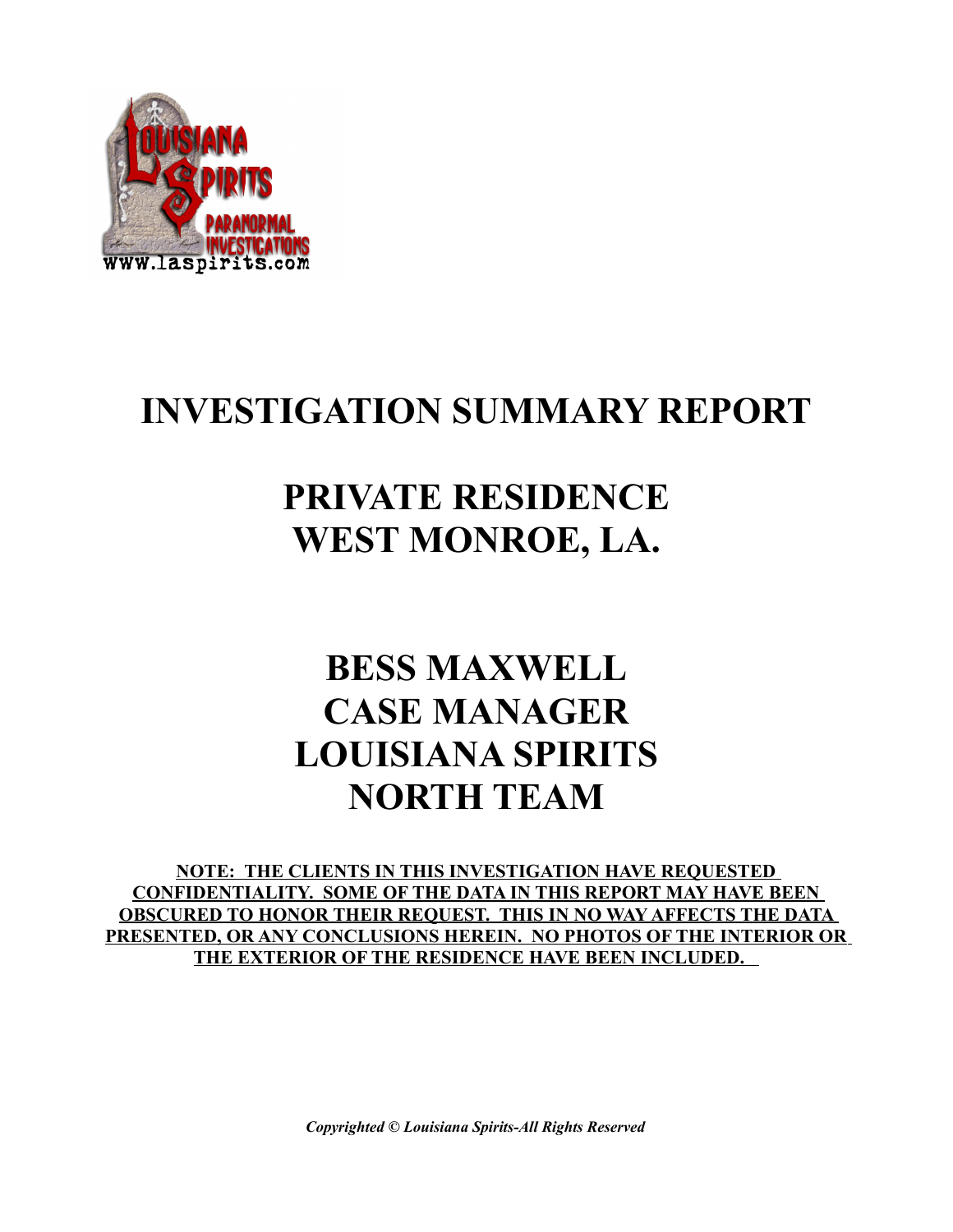# **HISTORY**

The clients built this home about five years ago. The client's wife passed away about 1 year ago

## **EXPERIENCES**

The client has experienced a full range or paranormal events in the last several months. The events are not normal, and no one in the area of the events to have caused these.

## **INVESTIGATION**

DATE OF INVESTIGATION: August 19th, 2017

PARTICIPANTS: BESS MAXWELL, CONNIE WILLIAMSON, AND KIRK CORMIER

EQUIPMENT: Digital Cameras, Infrared cameras and DVR system, Digital audio recorders, Ion Counters, P-SB7 Spirit Box, Infra-sound detection equipment, Digital thermometers, Various EMF meters including Tri-Fields and Rempod, Motion detectors including geophone and laser grid systems, and Ovilus interactive voice communications device.

INVESTIGATION: At the time and places tested, no anomalous photos were taken. Nothing unusual was detected by laser grid or geophone. No high EMF fields from AC current were found in any location likely to result in prolonged exposure, although there are some areas of high EMF fields from wiring. No anomalous hot spots or cold spots were noted. No anomalous motions were noted. Two standard EVP clips were recorded. Four EVP clips formed by the P-SB7 were noted.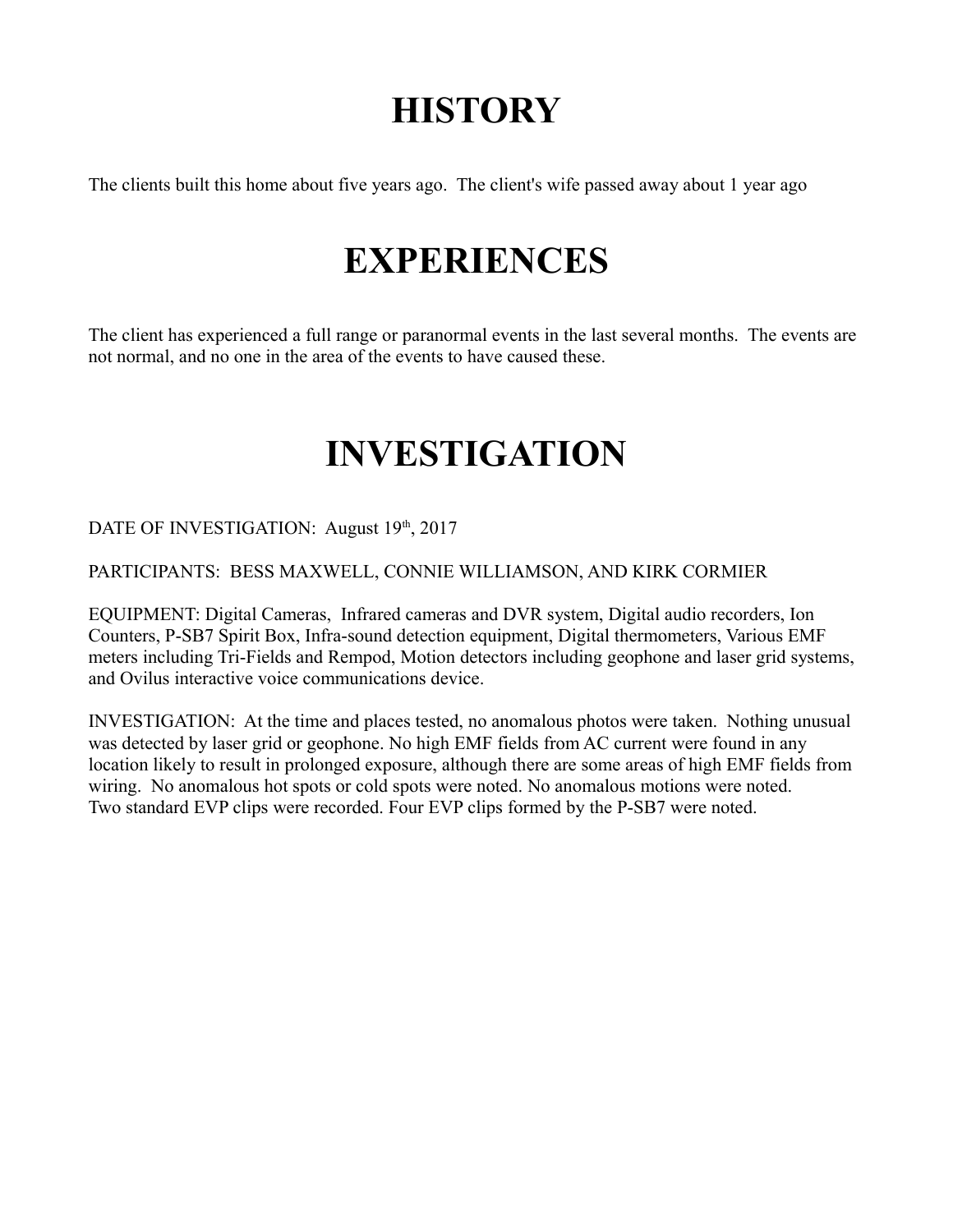### **PART ONE - AUDIO THE MODEL P-SB7 SPIRIT BOX**

**This device utilizes a milli-second adjustable forward or reverse sweep technique coupled with a white noise distribution between frequency steps. This is designed to add ambient sound energy for the production of real time EVP, allowing for instant feedback in communications attempts. See item 16 in "General Parameters of the EVP Phenomenon".** 

### **FIVE AUDIO CLIPS WERE OBTAINED ON THE P-SB7. ALL WERE FROM THE MASTER BEDROOM AREA.**

### **ALL IN A FEMALE VOICE:**

- **1. "Hello".**
- **2. "Woman".**
- **3. "Up There".**
- **4. "Olla".**

### **STANDARD EVP AUDIO, WITH NO INTENTIONALLY ADDED ENERGY SOURCE**

### **CLIP ONE: Male Voice - "Pappa Jim".**

**CLIP TWO: Children laughing and singing. No children were in the house.**